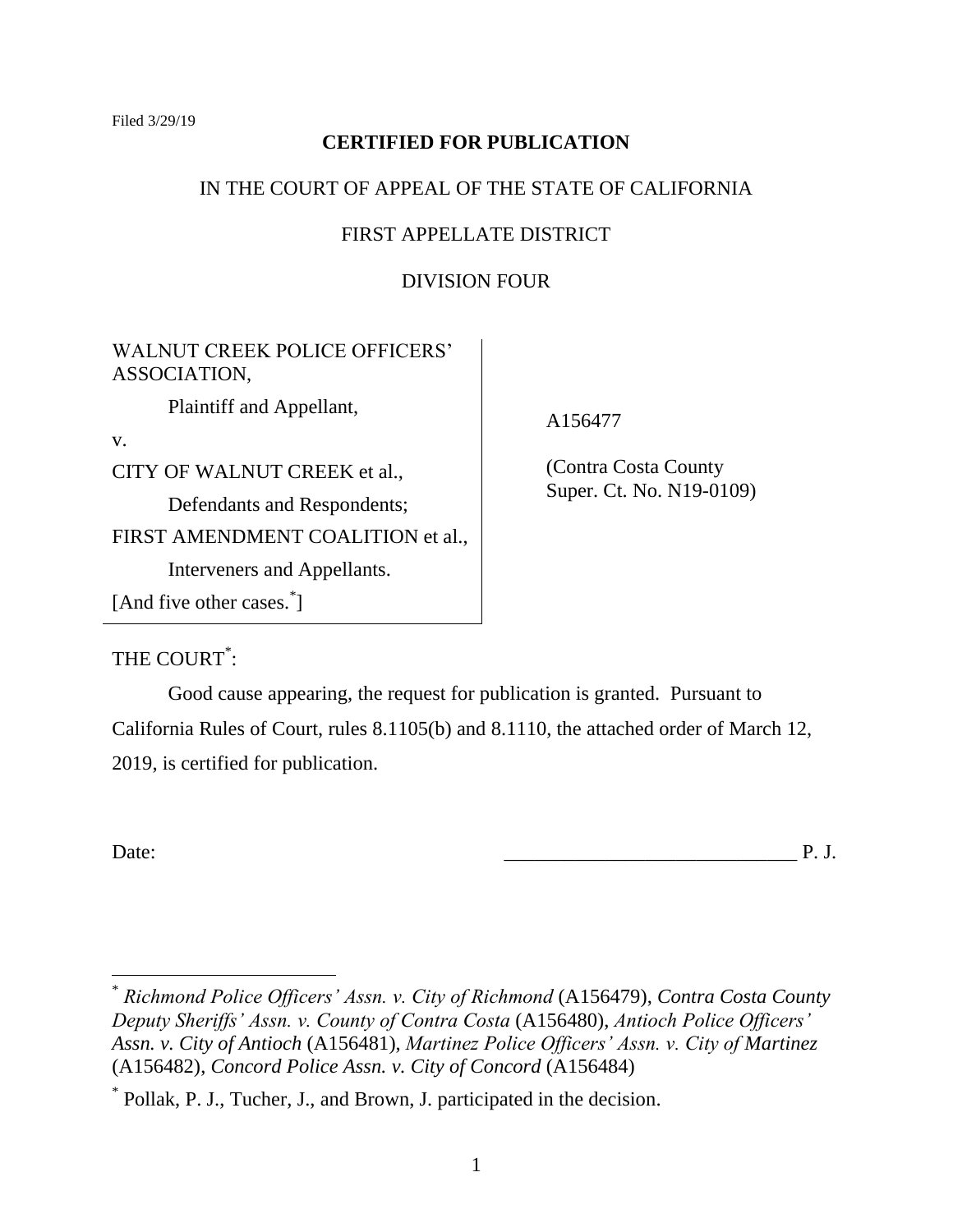| Trial court:                               | <b>Contra Costa County Superior Court</b>                                                                                      |
|--------------------------------------------|--------------------------------------------------------------------------------------------------------------------------------|
| Trial judge:                               | Honorable Charles "Steve" Treat                                                                                                |
| Counsel for plaintiffs and appellants:     | RAINS LUCIA STERN ST. PHALLE & SILVER, PC<br>Michael L. Rains<br>Rockne A. Lucia, Jr.<br>Timothy K. Talbot<br>Zachery A. Lopes |
| Counsel for defendants and<br>respondents: | <b>CITY OF CONCORD</b><br>Joshua K. Clendenin                                                                                  |
|                                            | <b>COUNTY OF CONTRA COSTA</b><br>Hannah M. Shafsky                                                                             |
|                                            | <b>CITY OF MARTINEZ</b><br>Mary Ann Mason                                                                                      |
|                                            | <b>CITY OF RICHMOND</b><br><b>Bruce Goodmiller</b><br><b>Shannon Lee Moor</b>                                                  |
|                                            | <b>COLE HUBER LLP</b><br>Derek P. Cole                                                                                         |
|                                            | <b>WALTER &amp; PISTOLE APC</b><br>John A. Abaci<br><b>City of Martinez</b>                                                    |
| Counsel for interveners and<br>appellants: | CALIFORNIA FIRST AMENDMENT COALITION<br>David E. Snyder                                                                        |
|                                            | AMERICAN CIVIL LIBERTIES UNION<br>Christine P. Sun                                                                             |
|                                            | CHEDDADD MHILLINI DICHTED & HAMDTONLLD                                                                                         |

SHEPPARD, MULLIN, RICHTER & HAMPTON LLP Tenaya Rodewald James M. Chadwick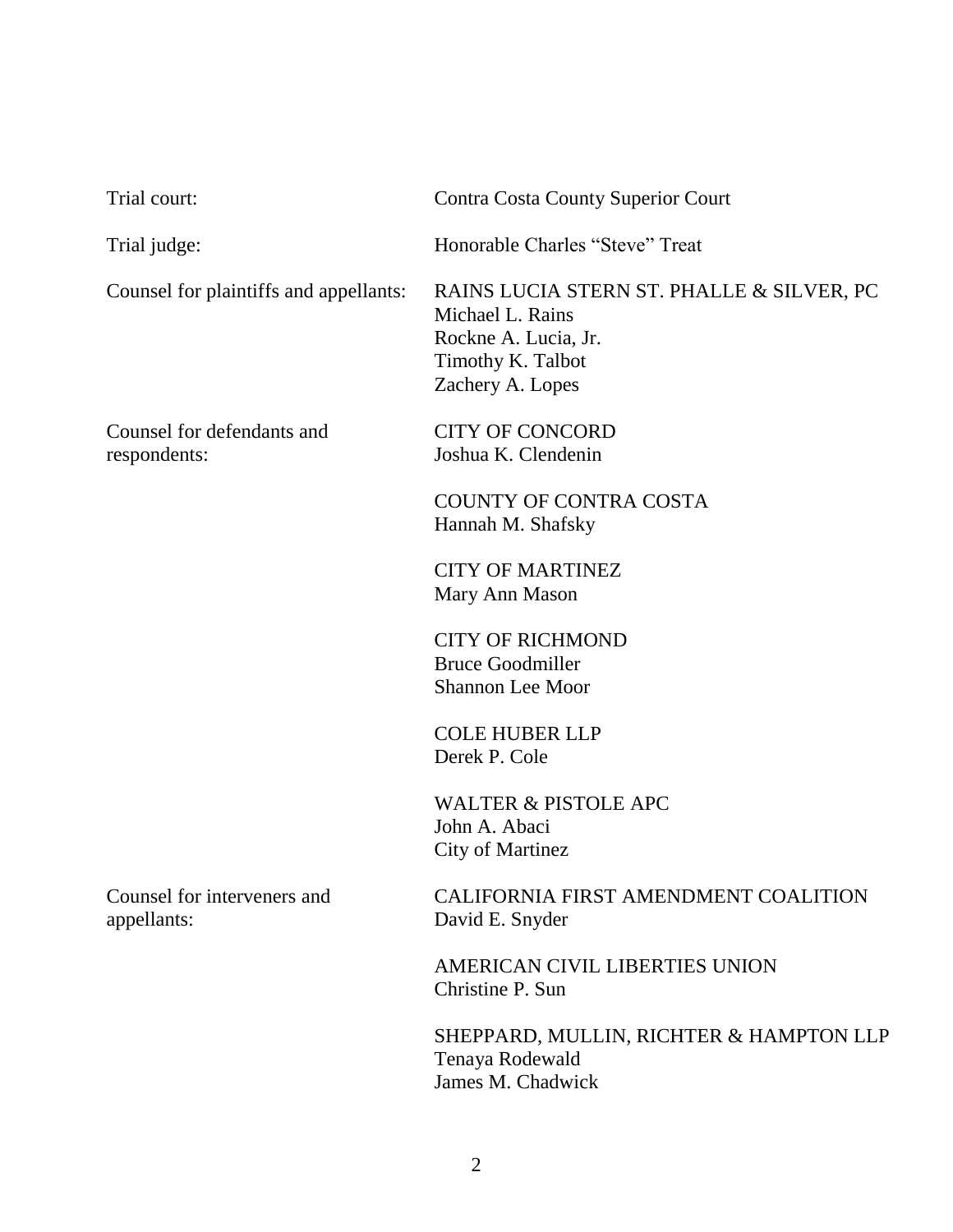### IN THE COURT OF APPEAL OF THE STATE OF CALIFORNIA

#### FIRST APPELLATE DISTRICT

## DIVISION FOUR

# WALNUT CREEK POLICE OFFICERS' ASSOCIATION, Appellant,

v.

 $\overline{a}$ 

CITY OF WALNUT CREEK et al., Respondents; FIRST AMENDMENT COALITION et al., Interveners. [And five other cases.<sup>\*</sup>]

### A156477

(Contra Costa County Super. Ct. No. N19-0109)

# THE COURT<sup>\*</sup>:

The petitions for writ of supersedeas filed in these consolidated matters are denied. Appellants have not shown that "substantial questions will be raised on appeal." (*Smith v. Selma Community Hospital* (2010) 188 Cal.App.4th 1, 18.) The appeals center around amendments enacted this year to Penal Code section 832.7 that expand public access to certain peace officer records maintained by a state or local agency. (See Pen. Code, § 832.7, subd. (b)(1).) Appellants assert that applying the 2019 amendments to compel disclosure of records created prior to 2019 constitutes an improper retroactive application of the new law. For the reasons stated by the trial court, appellants' argument is without merit. Although the records may have been created prior to 2019, the event necessary to "trigger application" of the new law—a request for records maintained by an agency necessarily occurs after the law's effective date. (*People v. Grant* (1999) 20 Cal.4th 150,

A156479, A156480, A156481, A156482, A156484

\* Pollak, P. J., Tucher, J., and Brown, J. participated in the decision.